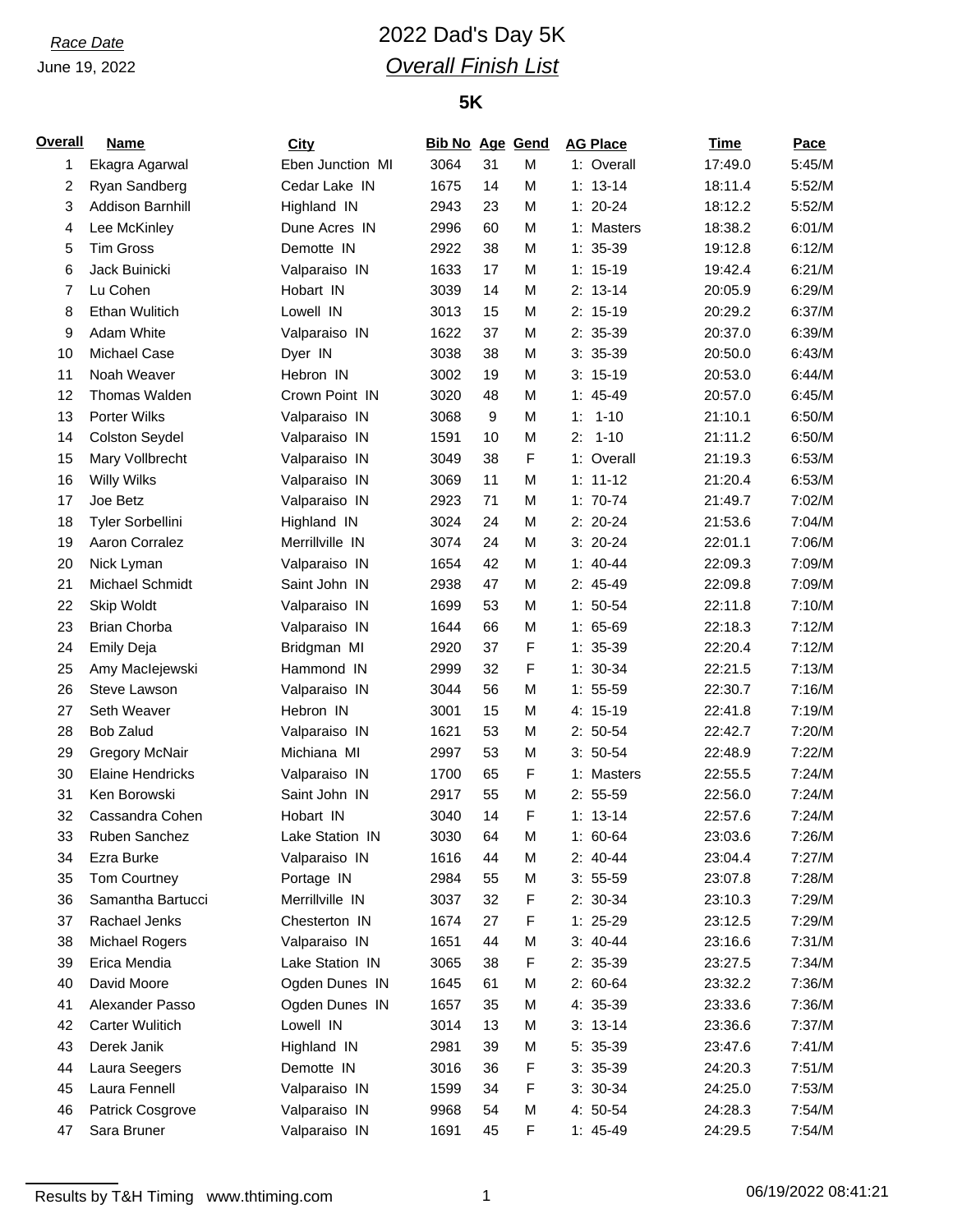# *Race Date* 2022 Dad's Day 5K *Overall Finish List*

| <b>Overall</b> | Name                      | <b>City</b>        | <b>Bib No Age Gend</b> |    |   | <b>AG Place</b> | <b>Time</b> | Pace   |
|----------------|---------------------------|--------------------|------------------------|----|---|-----------------|-------------|--------|
| 48             | Michele Parnell           | Portage IN         | 3066                   | 48 | F | $2: 45-49$      | 24:30.1     | 7:54/M |
| 49             | <b>Jared Goodall</b>      | Merrillville IN    | 2994                   | 40 | M | 4: 40-44        | 24:45.4     | 7:59/M |
| 50             | Samantha Walden           | Crown Point IN     | 3022                   | 15 | F | $1: 15-19$      | 25:11.3     | 8:08/M |
| 51             | Kyle Johns                | Chesterton IN      | 1652                   | 57 | M | 4: 55-59        | 25:13.5     | 8:08/M |
| 52             | <b>Tom Glikis</b>         | Tinley Park IL     | 2992                   | 48 | M | $3: 45-49$      | 25:16.5     | 8:09/M |
| 53             | George Nietert            | Valparaiso IN      | 1627                   | 69 | M | $2: 65-69$      | 25:16.6     | 8:09/M |
| 54             | Robert Johnson            | Michigan City IN   | 3000                   | 33 | M | $1: 30-34$      | 25:25.4     | 8:12/M |
| 55             | <b>Tim Murphey</b>        | Michigan City IN   | 9969                   | 44 | M | 5: 40-44        | 25:31.3     | 8:14/M |
| 56             | Nicholas Perkins          | Crown Point IN     | 2916                   | 57 | M | $5: 55-59$      | 25:33.2     | 8:15/M |
| 57             | <b>Bette Hagerty</b>      | Playa Del Rey CA   | 2990                   | 63 | F | $1: 60-64$      | 25:46.5     | 8:19/M |
| 58             | Francie Bean              | Valparaiso IN      | 1636                   | 50 | F | $1: 50-54$      | 25:51.0     | 8:20/M |
| 59             | Jean Jannasch             | Valparaiso IN      | 1641                   | 75 | F | 1: 75-99        | 25:56.7     | 8:22/M |
| 60             | Jacob Wheeler             | Chesterton IN      | 2989                   | 21 | M | 4: 20-24        | 25:57.2     | 8:22/M |
| 61             | Sarah Veronesi            | Chesterton IN      | 3032                   | 38 | F | 4: 35-39        | 26:05.6     | 8:25/M |
| 62             | <b>Emily Walden</b>       | Crown Point IN     | 3021                   | 20 | F | $1: 20-24$      | 26:10.6     | 8:27/M |
| 63             | Michael Irwin             | Valparaiso IN      | 1592                   | 66 | M | $3:65-69$       | 26:18.2     | 8:29/M |
| 64             | Kerri McKay               | Valparaiso IN      | 1610                   | 55 | F | $1: 55-59$      | 26:18.3     | 8:29/M |
| 65             | Marc Peremans             | Saint Joseph MI    | 3003                   | 42 | M | $6: 40-44$      | 26:18.5     | 8:29/M |
| 66             | Matt Workman              | Chesterton IN      | 1680                   | 55 | M | $6: 55-59$      | 26:25.0     | 8:31/M |
| 67             | Martin Buinicki           | Valparaiso IN      | 1634                   | 49 | M | 4: 45-49        | 26:26.9     | 8:32/M |
| 68             | Sophia Chavez             | Valparaiso IN      | 1660                   | 14 | F | $2: 13-14$      | 26:49.3     | 8:39/M |
| 69             | Jeff Peterson             | Grant Park IL      | 2926                   | 58 | M | $7: 55-59$      | 26:53.1     | 8:40/M |
| 70             | <b>Suzanne Gesse</b>      | Rolling Prairie IN | 2985                   | 42 | F | $1: 40 - 44$    | 26:53.9     | 8:41/M |
| 71             | Andy Chavez               | Valparaiso IN      | 1658                   | 46 | M | 5: 45-49        | 26:59.4     | 8:42/M |
| 72             | Layla Massey              | Hobart IN          | 3056                   | 11 | F | $1: 11 - 12$    | 27:03.4     | 8:44/M |
| 73             | <b>Emilia Massey</b>      | Hobart IN          | 3055                   | 13 | F | $3: 13-14$      | 27:10.0     | 8:46/M |
| 74             | Victoria Oaks             | Portage IN         | 2918                   | 10 | F | $1 - 10$<br>1:  | 27:17.8     | 8:48/M |
| 75             | <b>Trenton Rhodes</b>     | Valparaiso IN      | 1646                   | 24 | M | $5: 20-24$      | 27:21.7     | 8:50/M |
| 76             | <b>Craig Rhodes</b>       | Valparaiso IN      | 1647                   | 53 | M | 5: 50-54        | 27:22.1     | 8:50/M |
| 77             | Aaron Rausch              | Chesterton IN      | 3045                   | 43 | M | 7: 40-44        | 27:26.0     | 8:51/M |
| 78             | Sue Hill                  | Crown Point IN     | 1611                   | 54 | F | $2: 50-54$      | 27:32.1     | 8:53/M |
| 79             | William Laramie           | Hammond IN         | 2924                   | 50 | M | $6: 50-54$      | 27:34.2     | 8:54/M |
| 80             | Mark Fogle                | Valparaiso IN      | 3011                   | 24 | M | 6: 20-24        | 27:34.9     | 8:54/M |
| 81             | <b>Brenda Chavez</b>      | Valparaiso IN      | 1659                   | 45 | F | $3: 45-49$      | 27:35.5     | 8:54/M |
| 82             | Monica Conrad             | Westville IN       | 3067                   | 57 | F | $2: 55-59$      | 27:47.7     | 8:58/M |
| 83             | Michael Micka             | Valparaiso IN      | 1688                   | 46 | M | $6: 45-49$      | 27:48.1     | 8:58/M |
| 84             | <b>Christopher Barkow</b> | Valparaiso IN      | 2945                   | 40 | M | 8: 40-44        | 27:52.5     | 9:00/M |
| 85             | Lucas Torres              | Valparaiso IN      | 1595                   | 8  | M | $1 - 10$<br>3:  | 27:54.1     | 9:00/M |
| 86             | Alissa Trail              | Hobart IN          | 1642                   | 14 | F | 4: 13-14        | 28:04.1     | 9:03/M |
| 87             | Renee Martin              | Valparaiso IN      | 1667                   | 24 | F | $2: 20-24$      | 28:10.3     | 9:05/M |
| 88             | <b>Catherine Herring</b>  | Portage IN         | 3070                   | 32 | F | 4: 30-34        | 28:15.5     | 9:07/M |
| 89             | Colleen Minch             | Valparaiso IN      | 1640                   | 55 | F | $3: 55-59$      | 28:15.9     | 9:07/M |
| 90             | Scott Senour              | Portage IN         | 1695                   | 58 | M | $8:55-59$       | 28:22.3     | 9:09/M |
| 91             | Keely Bell                | Munster IN         | 2947                   | 43 | F | $2: 40-44$      | 28:23.6     | 9:10/M |
| 92             | Marc Piazza               | Chesterton IN      | 1614                   | 41 | M | 9: 40-44        | 28:52.6     | 9:19/M |
| 93             | Marie Borman              | Valparaiso IN      | 3010                   | 39 | F | 5: 35-39        | 29:03.9     | 9:23/M |
| 94             | <b>Becky Kreiger</b>      | Kouts IN           | 1638                   | 49 | F | 4: 45-49        | 29:05.0     | 9:23/M |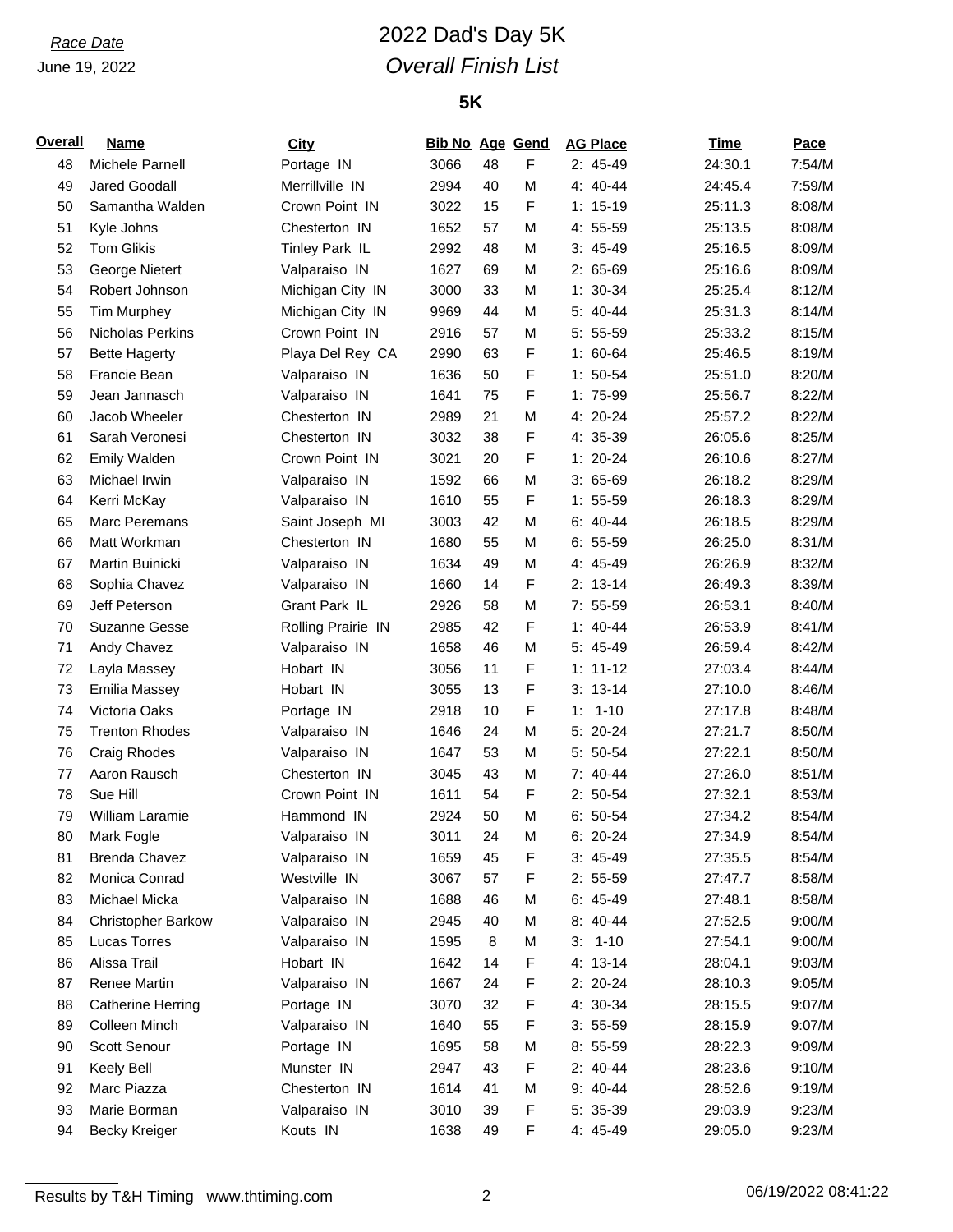# *Race Date* 2022 Dad's Day 5K *Overall Finish List*

| <b>Overall</b> | <b>Name</b>              | City                 | <b>Bib No Age Gend</b> |    |   | <b>AG Place</b> | <b>Time</b> | Pace    |
|----------------|--------------------------|----------------------|------------------------|----|---|-----------------|-------------|---------|
| 95             | Paula George             | Valparaiso IN        | 1619                   | 50 | F | $3:50-54$       | 29:05.4     | 9:23/M  |
| 96             | Karen Turner             | Valparaiso IN        | 1662                   | 44 | F | $3:40-44$       | 29:10.3     | 9:25/M  |
| 97             | Abram Rausch             | Chesterton IN        | 3047                   | 8  | M | $1 - 10$<br>4:  | 29:11.2     | 9:25/M  |
| 98             | Kirsten Schmidt          | Saint John IN        | 2940                   | 21 | F | $3: 20-24$      | 29:11.7     | 9:25/M  |
| 99             | Laura Myers              | Wheatfield IN        | 3009                   | 32 | F | 5: 30-34        | 29:21.6     | 9:28/M  |
| 100            | <b>Ashley Earle</b>      | Valparaiso IN        | 2925                   | 28 | F | 2: 25-29        | 29:31.5     | 9:31/M  |
| 101            | Alan Jones               | Valparaiso IN        | 1692                   | 51 | M | 7: 50-54        | 29:32.7     | 9:32/M  |
| 102            | Michele Zurisk           | Cedar Lake IN        | 3059                   | 51 | F | 4: 50-54        | 29:43.4     | 9:35/M  |
| 103            | Jennifer Newell          | Portage IN           | 3061                   | 38 | F | $6: 35-39$      | 29:56.4     | 9:39/M  |
| 104            | Collin Vannoort          | Portage IN           | 2948                   | 20 | M | 7: 20-24        | 30:05.9     | 9:43/M  |
| 105            | Kathy Hilbrich           | Chesterton IN        | 1598                   | 68 | F | $1: 65-69$      | 30:14.0     | 9:45/M  |
| 106            | Levi Kidder              | Valparaiso IN        | 3052                   | 11 | M | $2: 11-12$      | 30:16.0     | 9:46/M  |
| 107            | Jamie Wolfe              | Hobart IN            | 3008                   | 42 | F | $4: 40 - 44$    | 30:17.2     | 9:46/M  |
| 108            | Jason II Pabon           | Chestertonchesterton | 1685                   | 19 | M | $5: 15-19$      | 30:22.5     | 9:48/M  |
| 109            | Kyle Knabenhans          | Saint John IN        | 2983                   | 29 | M | $1: 25-29$      | 30:26.2     | 9:49/M  |
| 110            | <b>Brian Kidder</b>      | Valparaiso IN        | 3053                   | 42 | M | 10: 40-44       | 30:27.0     | 9:49/M  |
| 111            | John Zurisk              | Cedar Lake IN        | 3060                   | 54 | M | 8: 50-54        | 30:32.3     | 9:51/M  |
| 112            | <b>Steve Waltz</b>       | Chesterton IN        | 2950                   | 56 | M | $9:55-59$       | 30:32.8     | 9:51/M  |
| 113            | Jason Pabon              | Chestertonchesterton | 1684                   | 47 | M | 7: 45-49        | 30:39.8     | 9:53/M  |
| 114            | <b>Wade Boise</b>        | Chesterton IN        | 1617                   | 58 | M | 10: 55-59       | 30:42.0     | 9:54/M  |
| 115            | <b>April Hardesty</b>    | Valparaiso IN        | 1639                   | 64 | F | $2: 60-64$      | 30:53.1     | 9:58/M  |
| 116            | Ella Micka               | Valparaiso IN        | 1689                   | 11 | F | $2: 11-12$      | 30:59.4     | 10:00/M |
| 117            | Joseph Wulitich          | Lowell IN            | 3012                   | 42 | M | 11: 40-44       | 31:04.9     | 10:02/M |
| 118            | Max Zylstra              | Valparaiso IN        | 3035                   | 29 | M | 2: 25-29        | 31:05.0     | 10:02/M |
| 119            | Maria Micka              |                      | 1687                   | 46 | F | 5: 45-49        | 31:16.7     | 10:05/M |
|                |                          | Valparaiso IN        |                        |    |   |                 |             | 10:08/M |
| 120            | <b>Patrick Davis</b>     | Valparaiso IN        | 1650                   | 75 | M | 1: 75-99        | 31:24.3     |         |
| 121            | Tom Hutmacher            | Portage IN           | 2921                   | 74 | M | $2: 70-74$      | 31:30.1     | 10:10/M |
| 122            | Sue Brown Nickerson      | Valparaiso IN        | 2986                   | 61 | F | $3:60-64$       | 31:36.7     | 10:12/M |
| 123            | Michael Hammonds         | Valparaiso IN        | 3034                   | 47 | M | 8: 45-49        | 31:48.7     | 10:16/M |
| 124            | <b>Harrison Deporter</b> | Valparaiso IN        | 3063                   | 17 | M | $6: 15-19$      | 31:55.0     | 10:18/M |
| 125            | Jeff Balon               | Valparaiso IN        | 3062                   | 53 | M | $9:50-54$       | 31:56.6     | 10:18/M |
| 126            | Nathan Sandberg          | Cedar Lake IN        | 1678                   | 11 | M | $3: 11-12$      | 32:06.3     | 10:21/M |
| 127            | <b>Raymond Martinez</b>  | Porter IN            | 2987                   | 51 | M | $10: 50-54$     | 32:08.0     | 10:22/M |
| 128            | Janet Rotz               | Dyer IN              | 2929                   | 68 | F | $2: 65-69$      | 32:10.7     | 10:23/M |
| 129            | Natalie Jovel            | Crown Point IN       | 2991                   | 20 | F | 4: 20-24        | 32:11.4     | 10:23/M |
| 130            | Jennifer Sandberg        | Cedar Lake IN        | 1676                   | 33 | F | $6: 30-34$      | 32:16.4     | 10:25/M |
| 131            | Amy Cooley               | Chicago IL           | 3029                   | 54 | F | $5: 50-54$      | 32:19.3     | 10:26/M |
| 132            | Cody Trudeau             | Valparaiso IN        | 1631                   | 7  | M | $5: 1-10$       | 32:20.1     | 10:26/M |
| 133            | Laura Derrow             | Lowell IN            | 3028                   | 61 | F | 4: 60-64        | 32:23.9     | 10:27/M |
| 134            | Katie Trudeau            | Valparaiso IN        | 1630                   | 34 | F | 7: 30-34        | 32:24.2     | 10:27/M |
| 135            | Robert I Oaks            | Portage IN           | 2919                   | 8  | M | $1 - 10$<br>6:  | 32:42.0     | 10:33/M |
| 136            | Harris Anderson          | Valparaiso IN        | 3027                   | 8  | M | $7: 1-10$       | 32:46.5     | 10:34/M |
| 137            | Amy Dolbeare             | La Porte IN          | 3006                   | 49 | F | $6: 45-49$      | 32:50.7     | 10:36/M |
| 138            | Danielle Gawrysiak       | Hobart IN            | 1643                   | 14 | F | $5: 13-14$      | 32:54.3     | 10:37/M |
| 139            | Tamara Betz              | Valparaiso IN        | 2932                   | 48 | F | 7: 45-49        | 33:02.5     | 10:40/M |
| 140            | Valerie Lash             | Valparaiso IN        | 1664                   | 42 | F | 5: 40-44        | 33:03.3     | 10:40/M |
| 141            | Keith Anderson           | Valparaiso IN        | 3026                   | 46 | M | $9:45-49$       | 33:07.1     | 10:41/M |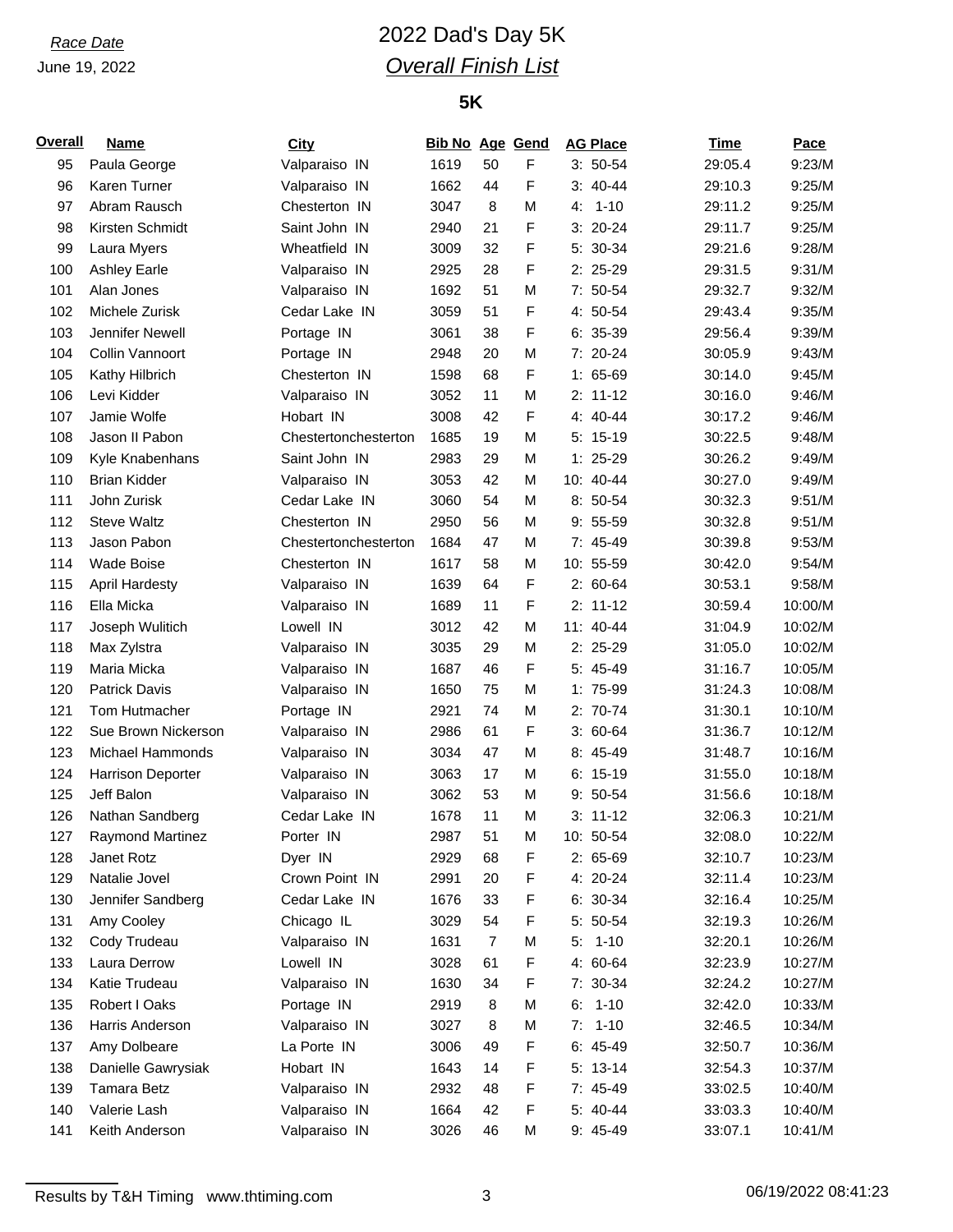# *Race Date* 2022 Dad's Day 5K *Overall Finish List*

| <b>Overall</b> | <b>Name</b>             | City             | <b>Bib No Age Gend</b> |    |   | <b>AG Place</b> | <b>Time</b> | <b>Pace</b> |
|----------------|-------------------------|------------------|------------------------|----|---|-----------------|-------------|-------------|
| 142            | Kandis Earle            | Lake Station IN  | 2931                   | 32 | F | 8: 30-34        | 33:12.6     | 10:43/M     |
| 143            | <b>Katie Hess</b>       | La Porte IN      | 2982                   | 27 | F | $3:25-29$       | 33:13.0     | 10:43/M     |
| 144            | John Huneycutt          | Valparaiso IN    | 2933                   | 48 | M | 10: 45-49       | 33:17.9     | 10:45/M     |
| 145            | <b>Tammy Symmes</b>     | Chesterton IN    | 2937                   | 43 | F | $6: 40-44$      | 33:18.3     | 10:45/M     |
| 146            | Kalie Sibley            | Portage IN       | 3071                   | 13 | F | $6: 13-14$      | 33:20.7     | 10:45/M     |
| 147            | Dennis Rotz             | Dyer IN          | 2930                   | 74 | M | $3: 70-74$      | 33:25.4     | 10:47/M     |
| 148            | Valerie Pendergast      | Michigan City IN | 3036                   | 38 | F | 7: 35-39        | 33:41.2     | 10:52/M     |
| 149            | Marianne Groth          | St. Joseph MI    | 1632                   | 58 | F | 4: 55-59        | 33:44.1     | 10:53/M     |
| 150            | <b>Bianca Passo</b>     | Ogden Dunes IN   | 1656                   | 33 | F | 9: 30-34        | 33:46.6     | 10:54/M     |
| 151            | Jose Fierro             | Chesterton IN    | 1690                   | 44 | M | 12: 40-44       | 33:51.2     | 10:55/M     |
| 152            | <b>William Torres</b>   | Valparaiso IN    | 1594                   | 13 | M | 4: 13-14        | 34:02.6     | 10:59/M     |
| 153            | Mary Manfredo           | Valparaiso IN    | 1661                   | 56 | F | 5: 55-59        | 34:07.6     | 11:01/M     |
| 154            | Ethan Kidder            | Valparaiso IN    | 3054                   | 8  | M | $1 - 10$<br>8:  | 34:19.6     | 11:04/M     |
| 155            | John Stimley            | Michigan City IN | 3073                   | 77 | M | 2: 75-99        | 34:27.8     | 11:07/M     |
| 156            | Suzanna Kidder          | Valparaiso IN    | 3051                   | 39 | F | 8: 35-39        | 34:33.1     | 11:09/M     |
| 157            | <b>Kyle Matthews</b>    | Gary IN          | 3057                   | 29 | M | $3:25-29$       | 34:38.2     | 11:10/M     |
| 158            | Tom Fela                | Chesterton IN    | 2927                   | 59 | M | 11: 55-59       | 34:40.0     | 11:11/M     |
| 159            | Kelly Ireland           | Kouts IN         | 1682                   | 36 | F | $9:35-39$       | 34:40.1     | 11:11/M     |
| 160            | Sean Lee                | Valparaiso IN    | 1649                   | 48 | M | 11: 45-49       | 34:41.4     | 11:11/M     |
| 161            | Margaret Sikora-Black   | Valparaiso IN    | 1593                   | 62 | F | 5: 60-64        | 34:42.0     | 11:12/M     |
| 162            | Bethann Fabugais        | Valparaiso IN    | 1648                   | 41 | F | 7: 40-44        | 34:42.2     | 11:12/M     |
| 163            | Meghan O'Brien          | Valparaiso IN    | 1600                   | 38 | F | 10: 35-39       | 35:03.0     | 11:18/M     |
| 164            | Amanda Johnston         | Hobart IN        | 3042                   | 45 | F | 8: 45-49        | 35:26.1     | 11:26/M     |
| 165            | Johnny Stimley          | Michigan City IN | 3072                   | 52 | M | 11: 50-54       | 35:59.1     | 11:36/M     |
| 166            | Cynthia Sorbellini      | Highland IN      | 3025                   | 22 | F | 5: 20-24        | 36:12.7     | 11:41/M     |
| 167            | <b>Brigs Vannoort</b>   | Portage IN       | 2949                   | 47 | M | 12: 45-49       | 36:19.7     | 11:43/M     |
| 168            | <b>Tati Yurconic</b>    | Chesterton IN    | 1615                   | 32 | F | 10: 30-34       | 36:23.0     | 11:44/M     |
| 169            | Misti Howell            | Valparaiso IN    | 3041                   | 43 | F | 8: 40-44        | 36:31.1     | 11:47/M     |
| 170            | Stephanie Valenzuela    | Valparaiso IN    | 1693                   | 38 | F | 11: 35-39       | 36:36.0     | 11:48/M     |
| 171            | Daymon Johnston         | Hobart IN        | 3043                   | 45 | M | 13: 45-49       | 36:40.3     | 11:50/M     |
| 172            | <b>Bridget Barnhill</b> | Highland IN      | 2942                   | 55 | F | $6: 55-59$      | 37:11.7     | 12:00/M     |
| 173            | Amanda Szentesy         | Valparaiso IN    | 1655                   | 42 | F | 9: 40-44        | 37:14.8     | 12:01/M     |
| 174            | Mikell Drobac           | Chesterton IN    | 1694                   | 57 | F | 7: 55-59        | 37:19.2     | 12:02/M     |
| 175            | Jeffrey Sandberg        | Cedar Lake IN    | 1677                   | 35 | M | $6: 35-39$      | 37:25.8     | 12:04/M     |
| 176            | Steve Sanchez           | Portage IN       | 1681                   | 57 | M | 12: 55-59       | 38:01.4     | 12:16/M     |
| 177            | <b>Teresa Weiler</b>    | Valparaiso IN    | 1666                   | 52 | F | $6: 50-54$      | 38:08.3     | 12:18/M     |
| 178            | <b>Molly Mooney</b>     | Valparaiso IN    | 1696                   | 41 | F | 10: 40-44       | 38:13.9     | 12:20/M     |
| 179            | <b>Jack Preuss</b>      | Saint John IN    | 2941                   | 15 | M | $7: 15-19$      | 38:44.2     | 12:30/M     |
| 180            | Kaylie Schmidt          | Saint John IN    | 2939                   | 16 | F | $2: 15-19$      | 38:53.4     | 12:33/M     |
| 181            | Jerome Weiler           | Valparaiso IN    | 1665                   | 52 | M | 12: 50-54       | 39:26.0     | 12:43/M     |
| 182            | Jamie Major             | Portage IN       | 1668                   | 26 | F | 4: 25-29        | 39:31.9     | 12:45/M     |
| 183            | Deena Pidrak            | Valparaiso IN    | 1625                   | 47 | F | 9: 45-49        | 40:35.3     | 13:06/M     |
| 184            | Andrea Maslanka         | Valparaiso IN    | 1626                   | 48 | F | 10: 45-49       | 40:35.5     | 13:06/M     |
| 185            | Marellen Hattabaugh     | Valparaiso IN    | 2928                   | 39 | F | 12: 35-39       | 40:39.1     | 13:07/M     |
| 186            | Kimberly Jackson        | Valparaiso IN    | 1653                   | 43 | F | 11: 40-44       | 40:40.1     | 13:07/M     |
| 187            | Adelyn Brazil           | Crown Point IN   | 3005                   | 12 | F | $3: 11-12$      | 41:04.4     | 13:15/M     |
| 188            | Rachel Brazil           | Crown Point IN   | 3004                   | 38 | F | 13: 35-39       | 41:05.3     | 13:15/M     |